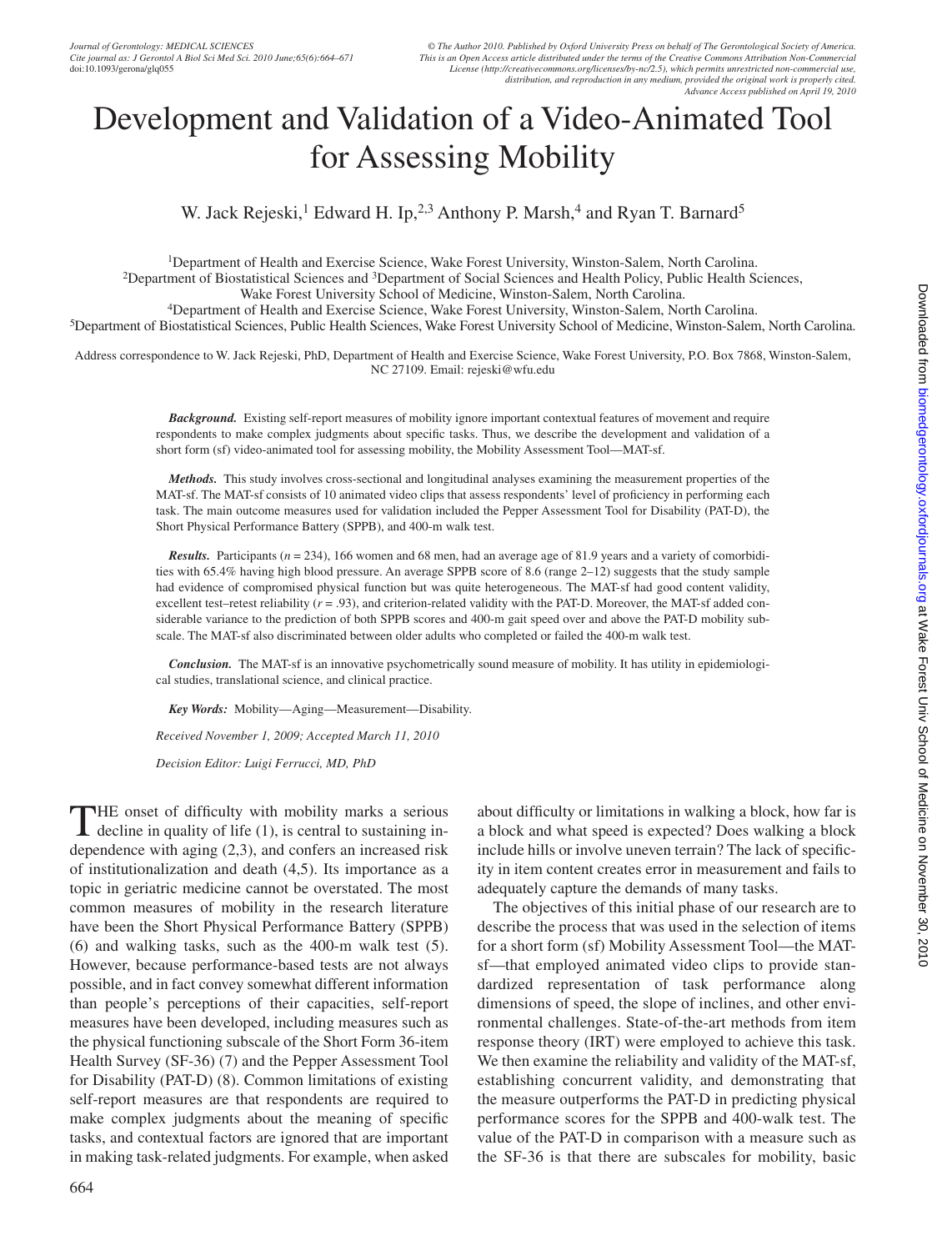activities of daily living (ADLs), and instrument activities of daily living (IADLs); the measure also has item content that mirrors other major self-report measures of mobility because this strategy served as the basis for the development of the PAT-D.

## **Methods**

#### *Participants*

The sample for the initial scale development included 234 men and women who lived independently in either the community or continuing care retirement communities in North and South Carolina. Participants were recruited via advertisements approved by the institutional review board (IRB), community social/wellness directors, and lectures on aging given by senior investigators on the project. The methods for this investigation were approved by our institutional IRB for human subject research. The inclusion criteria included age between 65 and 90 years, able to walk without help either with or without the use of an assistive device, Mini-Mental State Exam ≥23, and willing to give an informed consent and sign a Health Insurance Portability and Accountability Act of 1996 authorization form. Participants were excluded if they had one of more of the following: undergoing active treatment for a psychiatric illness, severe symptomatic heart disease that might put them at risk during the 400-m walk test, resting blood pressure >160/100 mmHg, and severe systemic diseases.

## *Item Development and Selection*

We began by creating 81 video clips for mobility that encompassed a wide range of tasks characterized by demands that ranged from low to high. Our long-term goal is to develop a computerized adaptive testing protocol using all items. The original 81 items were subjected to an IRT-based calibration procedure (9), employing a two-parameter logistic model. The software program MULTILOG (10) was used to perform the calibration. Item parameters were estimated through a maximum likelihood procedure (11) enabling us to set the scale for the MAT-sf. The items were then partitioned into seven functional clusters [number of items]: cluster A [10]—ambulating with a cane as an assistive device, cluster B [5]—walking on a flat surface at different speeds, cluster C [6]—walking up inclined ramps, cluster D [2]—walking while stepping over hurdles, cluster E [6]—walking outdoors uphill on uneven terrain, cluster F [26]—climbing stairs with and without handrails of different runs, and cluster G [26] climbing stairs while carrying bags in one or both arms. Two items were dropped because of their outlying item parameter values and content for a final count of 79 items.

In the development of the MAT-sf, 10 items were selected from clusters B–G described previously using the following criteria: (a) selected items exhibited a reasonable spread of item difficulty, (b) there was at least one item from clusters B–G, and (c) items had a relatively high discrimination parameter. We omitted items from cluster A for consideration because these items involved walking with a cane and were developed for use in a computerized adapted version of the measure, a long range goal of our research on this topic.

Snapshots of the 10 items in the MAT-sf can be found in Figure 1; there was at least one item chosen from each of the clusters described previously, and as will be described later, the items vary in item difficulty. Respondents are allowed to watch each video clip as many times as they like to completely understand the demands of each task by clicking a run and stop button; however, they are required to watch each video clip at least once before clicking their response to each of the 10 items (see Appendix). The MAT-sf test takes <5 minutes to complete. Note that Items 1 and 2 ask about walking and jogging with a response scale from none to 60 minutes spaced at 5-minute intervals. Items 3 and 4 involve walking up an inclined ramp with and without using a handrail with possible responses being 0, 1, 2, 3, or 4 times. Finally, Items 5–10 involve walking while stepping over hurdles, walking uphill over uneven terrain, and climbing stairs that vary in demand with Items 9 and 10, including a bag or bags in hand while climbing. The response options to these latter six items are either no  $= 0$  or yes  $= 1$ . After examining the distribution of responses to the scales for the first four items and to accommodate the item calibration procedure, we aggregated responses and recoded them as follows: for Items 1 and 2, none =  $0, 5-15$  minutes = 1,  $20-30$  minutes = 2, and  $>30$  minutes = 3. For Items 3 and 4, none = 0,  $1 = 1$ ,  $2 = 2$ , and either 3 or  $4 = 3$ . Based on an application of the Bayes theorem, an IRT-based score is automatically calculated by the program MULTILOG for each response pattern, treating the item parameters obtained during the calibration state as fixed. The scores have been standardized for interpretation with a  $M = 50$  and a  $SD = 10$ .

## *Reliability and Validity*

In order to evaluate test–retest reliability of the MAT-sf, 30 older adults were tested on two different occasions separated by an interval of 2 weeks. In addition, several procedures were employed to provide preliminary evidence for the validity of this measure. First, we calculated correlation coefficients between the sum of the total 79 items and scores on the 10-item MAT-sf. Second, we examined convergent validity of the MAT-sf by computing correlations between the MAT-sf and another index of self-reported disability, the PAT-D. Third, we conducted a *t* test on MAT-sf scores for older adults who completed versus those who failed the 400-m walk test. Finally, we gathered additional information related to the construct validity of the MAT-sf by examining the relationship of this measure to two performance-based measures of physical function, the SPPB, and gait speed during the 400-m walk test.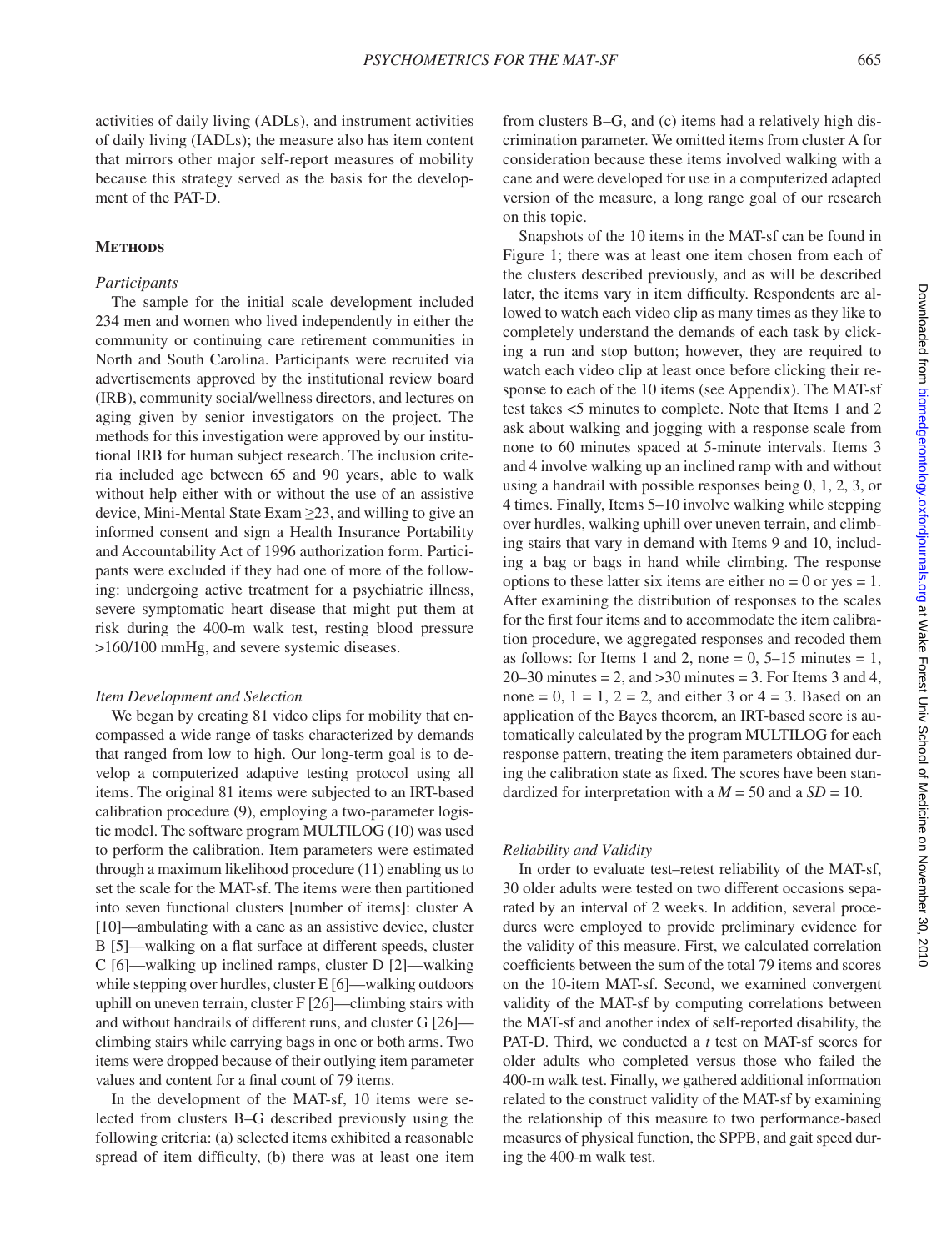$\triangle$  None  $\triangle$  40

 $\div$  45

 $\div$  50

 $\div 55$ 

 $\triangle$  60

 $\triangle$  None

 $\bullet$  1

 $\bullet$  2

 $\bullet$  3

 $\bullet$  4

 $\bullet$  5

 $\div$  10

 $\bullet$  15

 $+20$ 

 $\div$  25

 $\bullet$  30

 $\div$  35

Item<sub>1</sub> For how many minutes could you walk on level ground at the pace shown?



Item<sub>3</sub> How many times, without stopping, could you walk up this incline, using a<br>handrall, at the pace shown?



Item 5 Can you step over a series of low hurdles at the pace shown?



 $\bullet$  No  $\bullet$  Yes

+ No

+ Yes

Item<sub>7</sub> Can you walk up 3 stairs, using a handrail, at the pace shown?



Item<sub>9</sub> Can you walk up 3 stairs, without using a handrall and carrying one light bag, as shown?





Itam<sub>2</sub> For how many minutes could you jog on level ground at the pace shown?



Itam 4

How many times, without stopping, could you walk up this incline, without using a handrall, at the pace shown?



Item 6

Could you walk through rocky, inclined terrain at the pace shown?

 $\bullet$  No + Yes



Item 8 Can you walk down 3 stairs, without using a handrail, at the pace shown<br>above shown?



Item 10 Can you walk up 9 stairs, carrying two light bags, as shown?



Figure 1. Snapshots of the 10 items and their response scales for the MAT-sf (instructions for downloading the computer program can be found in the research note at the end of the manuscript).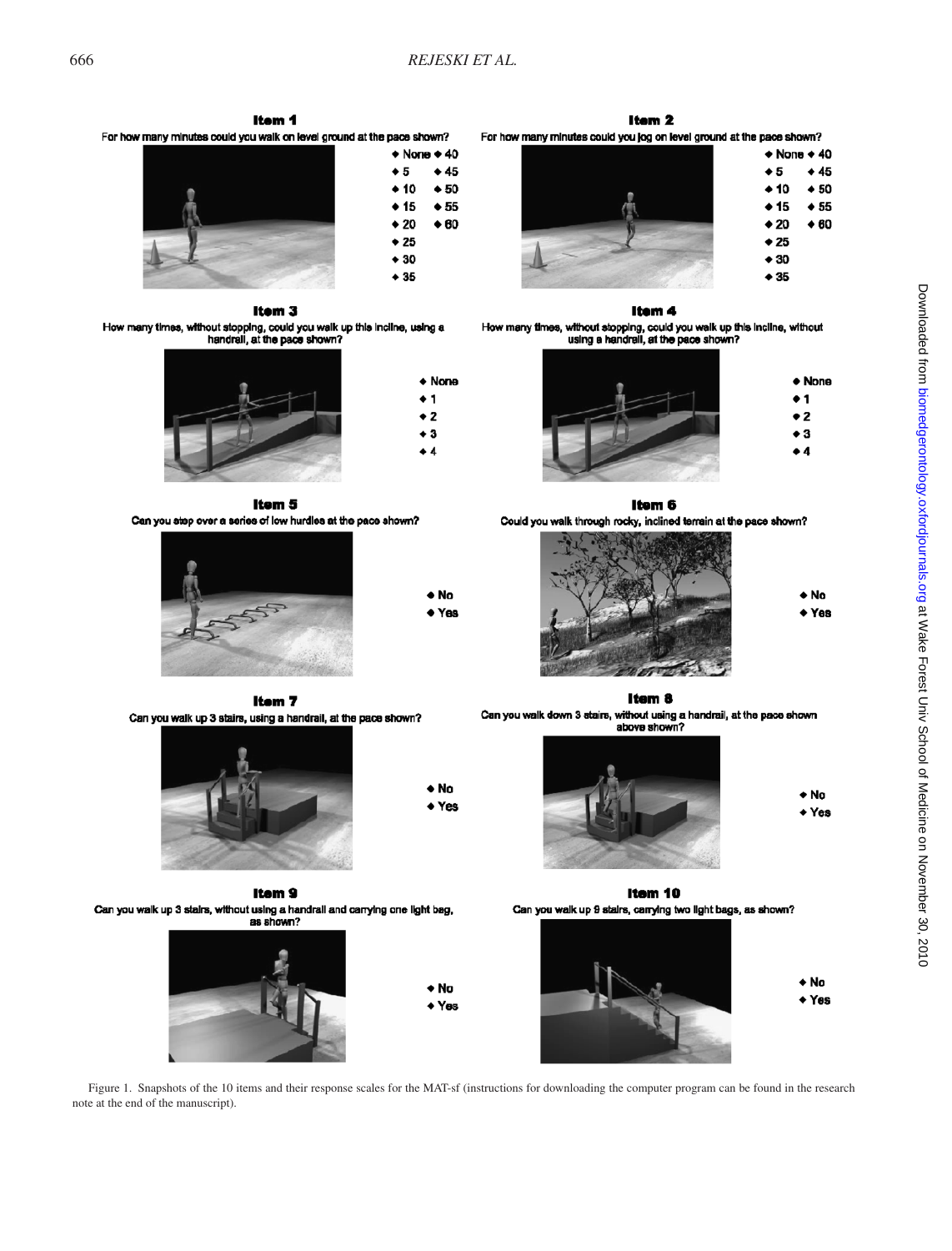Table 1. Descriptive Characteristics of Study Participants

| Characteristic      | $n(M \pm SD \text{ or } \%)$ |
|---------------------|------------------------------|
| Age $(y)$           | $234(81.9 \pm 5.3)$          |
| Race                |                              |
| <b>Black</b>        | 19(8.1)                      |
| White               | 215 (91.9)                   |
| <b>Sex</b>          |                              |
| Male                | 68 (29.1)                    |
| Female              | 166(70.9)                    |
| Education           |                              |
| Elementary          | 26(11.1)                     |
| High school         | 52 (22.6)                    |
| College             | 104 (44.4)                   |
| Post graduate       | 44 (18.8)                    |
| Other               | 7(3.0)                       |
| Comorbidities       |                              |
| High blood pressure | 153 (65.4)                   |
| Heart disease       | 76(32.5)                     |
| Arthritis           | 85 (36.3)                    |
| Diabetes            | 28 (12.0)                    |

## *Measures*

*Demographic variables and chronic disease health status.—*The age, sex, race, and presence of chronic disease for each participant were assessed via self-report. The presence of any chronic disease was coded as 1 and the absence coded as 0.

*The short physical performance battery.—*The SPPB involves timed measures of lower extremity performance: balance, chair stands, and 4-m self-paced walking speed (6). Performance in each of these three areas is assigned a categorical score ranging from 0 to 4, with 4 indicating the highest level of performance and 0 an inability to complete the test. A summary score ranging from 0 (worst performers) to 12 (best performers) is calculated by adding walking speed, chair stands, and balance scores.

*Four hundred-meter walk test.—*The 400-m walk test is a modified version of a self-paced walk test that was developed by Newman and her colleagues (5). In the modified version, participants are instructed to walk as quickly as they can for 400 m. Individuals walked 10 laps in a corridor between two cones spaced 20-m apart. The maximum time allowed for the test is 15 minutes. Time to complete the 400-m walk was recorded in minutes and seconds.

*Pepper assessment tool for disability.—*The PAT-D consists of 19 items that yield three subscales and a total score. The three subscales include ADL disability, mobility disability, and IADL disability. All factors have acceptable internal consistency reliability (>.70) and test–retest (>.70) reliability coefficients. Fast walkers self-report better function on the PAT-D scales than slow walkers—effect sizes ranging from moderate to large (0.41–0.95); individuals with cardiovascular disease (CVD) have poorer scores on

Table 2. Descriptive Statistics for Study Measures

| Measure                                | n   | $M \pm SD$        |
|----------------------------------------|-----|-------------------|
| 400-m walk time $(m/s)$                | 187 | $1.04 \pm 0.27$   |
| Short Physical Performance Battery     | 232 | $8.61 \pm 2.70$   |
| PAT-D: Total score                     | 234 | $0.37 + 0.42$     |
| PAT-D: ADL                             | 234 | $0.25 + 0.33$     |
| PAT-D: Mobility                        | 234 | $0.71 + 0.83$     |
| PAT-D: IADL                            | 234 | $0.23 + 0.38$     |
| Short form of Mobility Assessment Tool | 231 | $53.78 \pm 10.31$ |
|                                        |     |                   |

*Notes*: ADL = activities of daily living; IADL = instrument activities of daily living; PAT-D = Pepper Assessment Tool for Disability.

all scales than those free of CVD. In an 18-month randomized controlled trial, individuals who received a lifestyle intervention for weight loss had greater improvements in their mobility disability scores than those in a control condition (8).

## **Results**

As shown in Table 1, participants had a mean age of 81.9 years. As expected for this age group, women represented just more than two third of the sample. The most common comorbidity was high blood pressure followed by arthritis and heart disease. Table 2 provides the descriptive statistics for the self-report and performance-based measures of disability used in the validation analyses along with data for the MAT-sf. In examining the means and standard deviations for the SPPB and 400-m walk test, it is clear that the sample had evidence of physical disability, yet exhibited considerable variability in physical function. This is most evident in the 400-m walk test where the average gait speed was 1.04 m/s, yet performance ranged from 0.45 to 1.76 m/s. Also, the range in the SPPB was from 2 to 12.

#### *Content Validity*

In the development of the MAT-sf, content validity was of central concern. Recall that the goal was to have a set of items that sampled the following six clusters (B–G): walking on a flat surface, walking up inclined ramps, walking while stepping over hurdles, walking outdoors uphill on uneven terrain, climbing stairs with and without handrails, and climbing stairs while carrying bags in one or both arms. In addition, we wanted to have a set of items for the MAT-sf that captured a broad range of abilities and items that provided valuable information to the measure.

Figure 2 presents the item characteristic curves (ICC; denoted by solid lines) and information curves (denoted by dotted lines) for each of the 10 items from the MULTILOG calibration procedure. Note that Items 5–10 that have a dichotomous no/yes response have only a single ICC; for Items 1–4 that have four categories of ability, the number of response curves is equal to the number of responses or 4. The x-axis for each graph describes the ability level that is being assessed by each item, whereas the y-axis describes the probability of a positive response to the item or category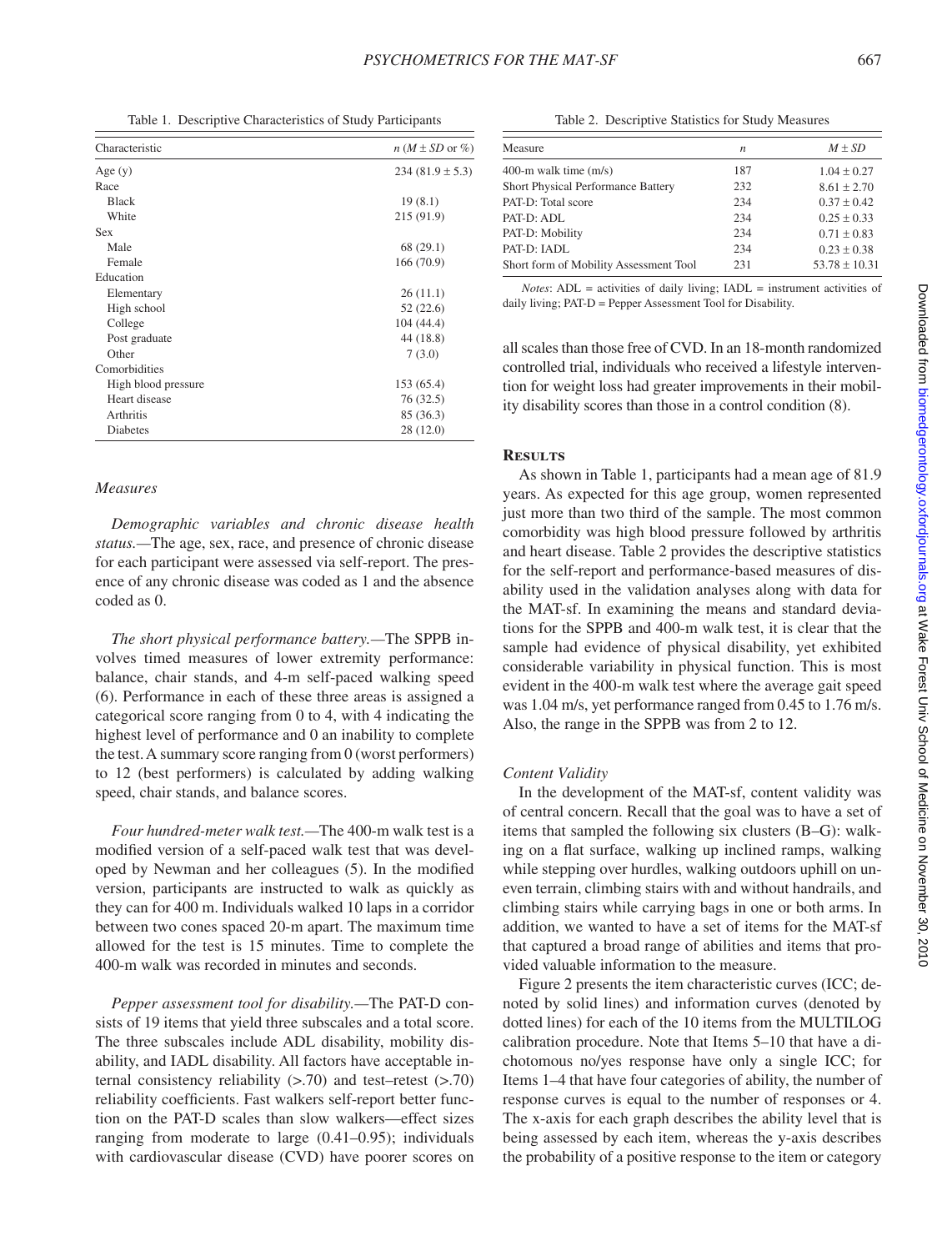

Figure 2. The item response and information curves for each of the 10 items in the MAT-sf. For Items 5–10, the response scale was dichotomous: no or yes. Thus, there is only a single curve needed to describe the ability level for that item. For Items 1 and 2, there are four categorical responses; for Items 1 and 2, none = 0 (yellow line),  $5-15$  minutes = 1 (green line),  $20-30$  minutes = 2 (blue line), and  $>30$  minutes = 3 (red line); and for Items 3 and 4, none = 0 (yellow line), 1 = 1 (green line),  $2 = 2$  (blue line), and either 3 or  $4 = 3$  (red line).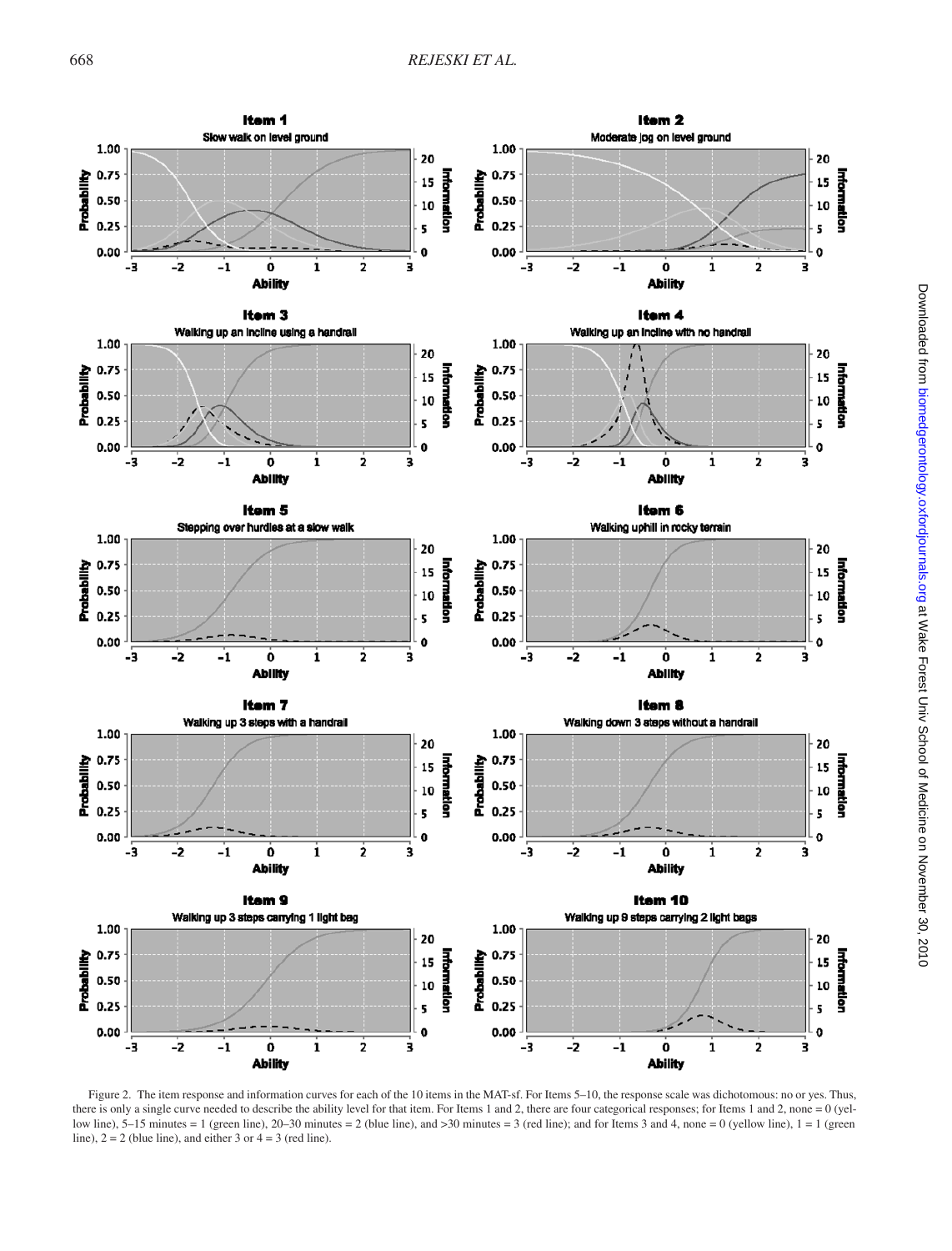in question. Hence, for Items 5–10 that have a dichotomous response, Item 7 is the easiest item and Item 10 is the most difficult. Note that Items 1–4, which have multiple response options, capture a range of abilities. A steeper ICC generally suggests higher discriminating power of the item or item category at the location where the curve has its steepest slope. On the other hand, the information curve depicted by the dotted line in each graph indicates the amount of information contained in each item. Higher information suggests more accurate estimates of ability for a particular item or category. In selecting the final 10 items for the MAT-sf, a goal was to have at least one item from clusters B through G described previously. In addition, we chose items that reflected a wide range of ability.

The 10 items cover the range of functional ability quite well. For example, a sequential examination of Items 1, 7, 8, 9, and 2 reveals a graduated increase in the complexity and difficulty that is inherent in different forms of mobility; these items also cover a broad range of the ability continuum. Note that both Items 3 and 4 tap a focal point in the middle section of the ability distribution. The trade-off is that, despite this narrow range, Items 3 and 4 have relatively high information content, which tends to *stretch* the information scale for all items. In addition, although it is beyond the scope of this article to discuss in detail the sensitivity of the animated video clips to contextual features of task demands, we would like to make two points. First, when respondents viewed a video clip of an animated figure walk at a slow (0.6 m/s) versus fast (1.3 m/s) pace, the percentage of participants who reported that they could do so for >30 minutes was 41% and 33%, respectively. When asked about climbing three stairs, carrying a light bag, either using or not using a handrail, the percentage of participants responding yes was 90% and 54%, respectively. Thus, it seems clear that providing more detailed information about the specific demands of task performance is critical to the assessment of mobility.

#### *Reliability and Validity*

Having identified the items for the MAT-sf, we then examined the reliability and validity of the measure. Because we had complete data on all 79 items, we began by calculating a composite score for each participant using all items and then correlated it with scores from the 10-item MAT-sf. As desired, the two were very highly related with one another;  $r = .96$ ,  $p < .001$ . In addition, we conducted a 2-week test–retest reliability coefficient for the MAT-sf in a subsample of 30 participants and found that the measure was very stable over this time period, ICC =  $0.93$ ,  $p < .0001$ .

Several analyses were conducted to evaluate the validity of the MAT-sf. As support for convergent validity, we computed bivariate correlations between the MAT-sf and a validated self-report measure of disability, the PAT-D. Our hypothesis was that of the three PAT-D subscales—ADL,

Table 3. Final Regression Models of PAT-D Mobility and MAT-sf on the SPPB and 400-m Walk Gait Speed

| Standardized B | t Value | <i>p</i> Value |
|----------------|---------|----------------|
|                |         |                |
| $-.31$         | $-478$  | < 0001         |
| .40            | 6.11    | < 0001         |
|                |         |                |
| $-.20$         | $-2.91$ | .004           |
| .48            | 6.91    | < 0001         |
|                |         |                |

*Notes*: MAT-sf = Short form of Mobility Assessment Tool; PAT-D = Pepper Assessment Tool for Disability; SPPB = Short Physical Performance Battery.

mobility, and IADL—the strongest relationship would exist between the PAT-D mobility subscale and the MAT-sf, whereas the weakest relationship would be found for the IADL subscale. This is exactly what occurred in that the correlations of the MAT-sf with the mobility, ADL, and IADL subscales of the PAT-D were −.60, −.50, and −.44, respectively; all correlations were significant  $(p < .001)$ . Using a *t* test for unequal variances, we also conducted a known groups test of construct validity finding that older adults who were able to complete the 400-m walk test have higher MAT-sf scores than those who failed the test; 56.09 (±.70) versus 42.90 (±1.26), *t*(60.12) = 9.14, *p* < .0001.

Finally, as a further test of the construct validity of the MAT-sf, we conducted two separate stepwise regression analyses, one for the SPPB and a second for the 400-m walk test. In these analyses, the PAT-D mobility score was entered first followed by the MAT-sf score. In both analyses, the entry of the MAT-sf contributed over and above the PAT-D mobility subscale to the explanation of performancebased function; for the SPPB, the incremental change in *R*<sup>2</sup> was 9.8%, and for the 400-m walk test, it was 16.7%. The bivariate correlations of the MAT-sf with the SPPB and 400-m walk test were .59 (*p* < .001) and 0.58 (*p* < .001), respectively. It is also of interest to point out the standardized  $\beta$  weight for the MAT-sf was substantially larger than the PAT-D mobility subscale in both analyses (Table 3).

### **Discussion**

The MAT-sf that uses animated video presentation of content had excellent content validity. Using state-of-the-art psychometric methods (9,10) on a pool of 79 items, we were able to identity a subset of 10 items that represented a reasonable universe of content for mobility, provided good discrimination across a range of abilities, and had other favorable psychometric characteristics. That is, the MAT-sf had acceptable test-retest reliability and shared common variance with an existing measure of self-reported disability, the PAT-D. Of interest is the fact that the MAT-sf correlated strongest with the PAT-D mobility subscale and weakest with the PAT-D IADL subscale, providing evidence that the measure has both convergent and discriminant validity. Finally, scores on the MAT-sf were lower for those who failed versus those who were successful in completing the 400-m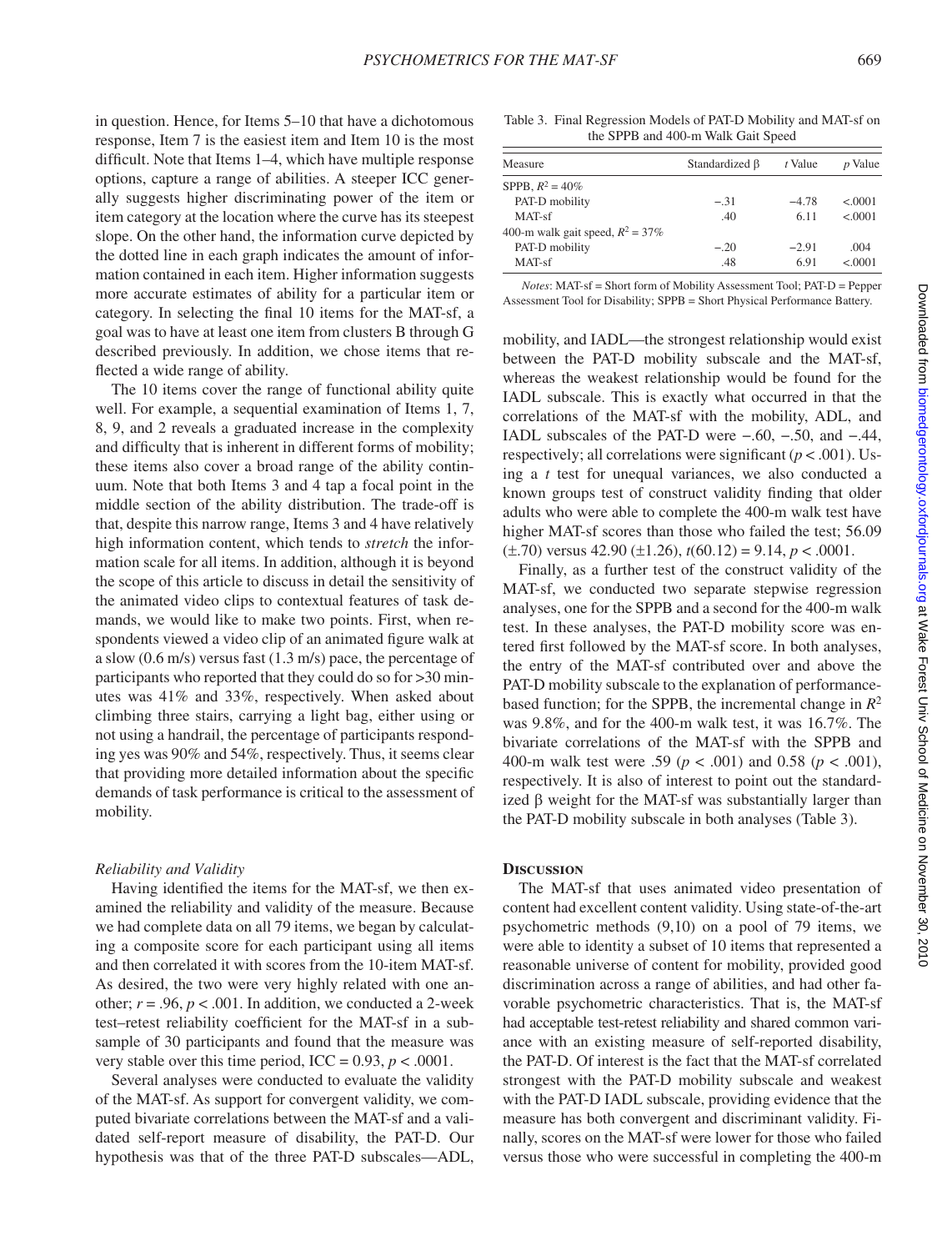walk test, evidence of known groups construct validity (12). Failure to complete the 400-m walk test is an excellent marker of mobility disability (13), and the loss of mobility is predictive of multiple adverse events, including morbidity, worsening of mobility disability (e.g., ADL disability), institutionalization, and mortality (3,14–16). More important, after entry of the PAT-D mobility subscale in a regression analysis, the MAT-sf explained additional variance in both SPPB scores and the 400-m walk test. The bivariate correlations of the MAT-sf with both SPPB and the 400-m walk test represent large effect sizes.

The MAT-sf provides a brief measure of mobility that can be completed in less than 5 minutes. Whereas it has obvious utility in large epidemiological studies and randomized controlled trials that have mobility as an outcome, we also believe that this instrument may be useful for translational scientists. For example, we are in the process of determining whether the MAT-sf can be used in a variety of clinical contexts to help geriatricians assess and advise older adults about the status of their mobility. In essence, we view mobility to be an important vital sign in treating older adults, and the MAT-sf might provide a pragmatic solution to mobility assessment in the context of primary care.

A current limitation of the MAT-sf is that data do not exist on sensitivity to change as a function of physical activity or drug-related treatments that might be employed to intervene on mobility. At this point, we also do not know how scores on the MAT-sf will predict adverse events, such as morbidity, ADL disability, institutionalization, and mortality. In addition, large-scale administration of the MAT-sf is needed to provide normative data on the measure. Projects are currently in progress or in the planning stages to address these deficiencies. Finally, there are those who would argue that a brief performance-based index of mobility would be more informative. Our position is that although performance-based measures of function provide valuable information on what a person *can do*, older adults' perceptions of their abilities are important determinants of what they *will do* in their daily lives. In other words, performance and self-reported measures of mobility not only share common variance but also offer unique information as researchers seek to better understand the process of physical disablement.

To summarize, the goal of this research was to develop a brief psychometrically sound measure of mobility that standardized representation of task performance along dimensions of speed, the slope of inclines, and other environmental challenges. We found that this new measure, the MAT-sf, improved upon the prediction of performance-based measures of function when contrasted with a more traditional assessment tool, the PAT-D. The use of animation in the video clips helped to avoid biases that would have been introduced by using men and women with different cultural and morphologic characteristics. We want to underscore the fact that we had no intent to test the incremental value of video technology over and above either an oral or a pen and paper format of identical item content. Indeed, other investigators may want to ask the question of whether complex oral or written formats may work as well as the stimuli used in the MAT-sf; however, this is a formidable challenge particularly given test administration time constraints in large epidemiological studies and when working with older adults who have compromised attention and/or comprehension. At this point, we are simply stating that the MAT-sf is psychometrically sound and that the content enables researchers to capture the complexity inherent in mobility in a manner that is innovative and of value to researchers in the fields of gerontology and geriatric medicine.

#### FUNDING

Support for this study was provided by (a) National Institutes for Aging P30 AG021332, (b) National Heart, Lung, and Blood Institute grant HL076441-01A1, and (c) General Clinical Research Center grant 5M01RR007122-18.

#### **REFERENCES**

- 1. Rejeski WJ, Mihalko S. Physical activity and quality of life in older adults. *J Gerontol*. 2001;56A(special issue II):23–35.
- 2. Katz S, Ford AB, Moskowitz RW, Jackson BA, Jaffe MW. Studies of illness in the aged. *JAMA*. 1963;185(12):914–919.
- 3. Rosow I, Breslau NA. Guttman health scale for the aged. *J Gerontol*. 1966;21(4):556–559.
- 4. Branch LG, Jette AM. A prospective-study of long-term care institutionalization among the aged. *Am J Public Health*. 1982;72(12):1373–1379.
- 5. Newman AB, Simonsick EM, Naydeck BL, et al. Association of long-distance corridor walk performance with mortality, cardiovascular disease, mobility limitation, and disability. *JAMA*. 2006;295(17): 2018–2026.
- 6. Guralnik JM, Ferrucci L, Simonsick EM, Salive ME, Wallace RB. A short physical performance battery assessing lower extremity function: association with self-reported disability and prediction of mortality and nursing home admission. *J Gerontol*. 1994;49:M85–M94.
- 7. Ware JE, Kosinski M, Keller SK. *SF-36 Physical and Mental Health Summary Scales: A User's Manual*. Boston, MA: Health Institute; 1994.
- 8. Rejeski W, Ip E, Marsh A, Miller M, Farmer D. Measuring disability in older adults: the ICF framework. *Geriatr Gerontol Int*. 2008;8(1):48–54.
- 9. Lord FM. *Applications of Item Response Theory to Practical Testing Problems*. Mahwah, NJ: Lawrence Erlbaum Associates, Inc.; 1980.
- 10. Thissen D, Chen W-H, Bock RD. *Multilog (Version 7)*. Lincolnwood, IL: Scientific Software International; 2003.
- 11. Emrbretson SE, Reese PS. *Item Response Theory for Psychologists*. Mahwah, NJ: Lawrence Erlbaum Associate; 2000.
- 12. Nunnally JC. *Psychometric Theory*. New York, NY: McGraw-Hill Book Company; 1967.
- 13. Pahor M, Blair SN, Espeland M, et al. Effects of a physical activity intervention on measures of physical performance: results of the Lifestyle Interventions and Independence for Elders Pilot (LIFE-P) study. *J Gerontol*. 2006;61(11):M1157–M1165.
- 14. Corti MC, Guralnik JM, Salive ME, Sorkin JD. Serum-albumin level and physical-disability as predictors of mortality in older persons. *JAMA*. 1994;272(13):1036–1042.
- 15. Khokhar SR, Stern Y, Bell K, et al. Persistent mobility deficit in the absence of deficits in activities of daily living: a risk factor for mortality. *J Am Geriatr Soc*. 2001;49(11):1539–1543.
- 16. Hirvensalo M, Rantanen T, Heikkinen E. Mobility difficulties and physical activity as predictors of mortality and loss of independence in the community-living older population. *J Am Geriatr Soc*. 2000;48(5): 493–498.